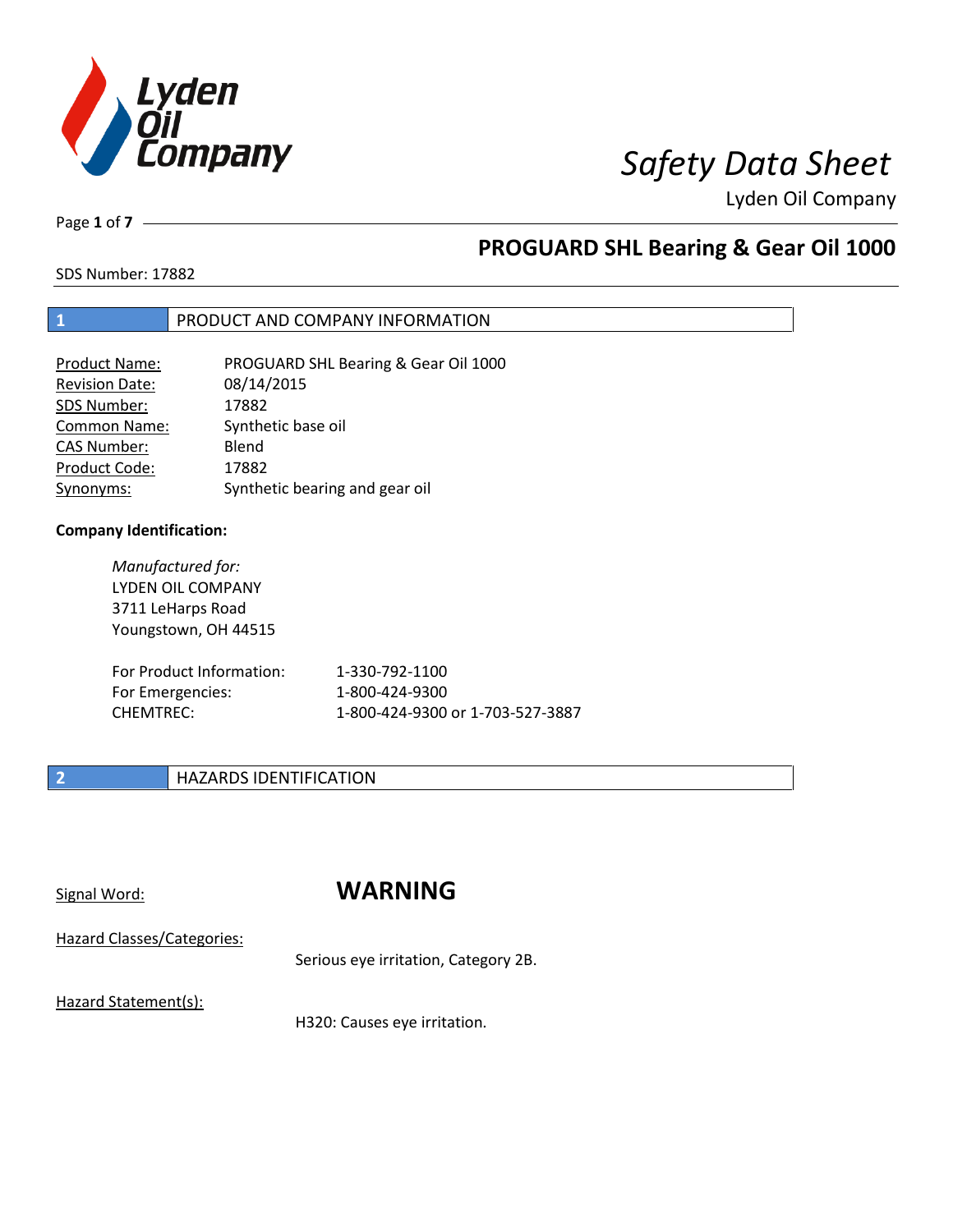

Page **2** of **7**

## **PROGUARD SHL Bearing & Gear Oil 1000**

SDS Number: 17882

### Precaution Statement(s):

P101: If medical advice is needed, have product container or label at hand. P102: Keep out of reach of children. P103: Read label before use. P305+351+338: IF IN EYES: Rinse cautiously with water for several minutes. Remove contact lenses if present and easy to do – continue rinsing.

Other Hazard Statement(s):

Repeated exposure may cause skin dryness or cracking.

Ingredients:

*Mixture of the substances listed below with nonhazardous additions.*

| <b>Chemical Name</b>            | <b>CAS Number</b> | Percentage |
|---------------------------------|-------------------|------------|
| Hydrogenated decene homopolymer | 68037-01-4        | 75-85      |
| Diisodecyl                      | 27178-16-1        | $<$ 20     |
| Additives                       | N/A               | 15-20      |

*\*Any concentration shown as a range is to protect confidentiality or is due to batch variation.*

| <b>FIRST AID MEASURES</b> |
|---------------------------|
|                           |

### Description of First Aid Measures:

Inhalation:

If symptoms develop, move victim to fresh air. If symptoms persist, obtain medical attention.

Skin Contact:

Wash with soap and water. Remove contaminated clothing and wash before reuse. Get medical attention if needed.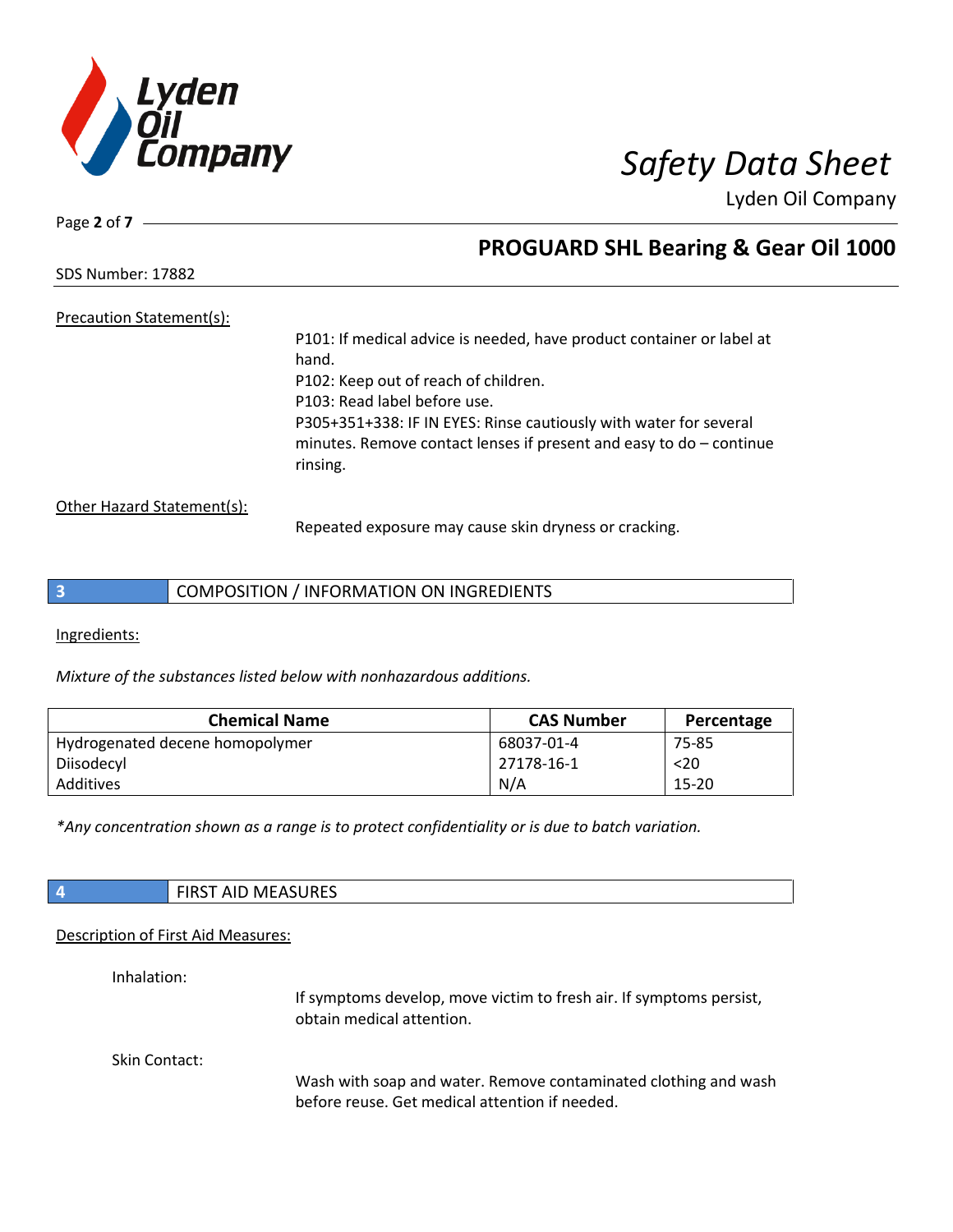

|                                           | <b>PROGUARD SHL Bearing &amp; Gear Oil 1000</b>                                                                                                                                                   |                                                                                                                                                                                                                               |
|-------------------------------------------|---------------------------------------------------------------------------------------------------------------------------------------------------------------------------------------------------|-------------------------------------------------------------------------------------------------------------------------------------------------------------------------------------------------------------------------------|
|                                           |                                                                                                                                                                                                   |                                                                                                                                                                                                                               |
|                                           |                                                                                                                                                                                                   |                                                                                                                                                                                                                               |
|                                           |                                                                                                                                                                                                   |                                                                                                                                                                                                                               |
| attention.                                |                                                                                                                                                                                                   |                                                                                                                                                                                                                               |
|                                           |                                                                                                                                                                                                   |                                                                                                                                                                                                                               |
|                                           | No further relevent data available.                                                                                                                                                               |                                                                                                                                                                                                                               |
|                                           |                                                                                                                                                                                                   |                                                                                                                                                                                                                               |
|                                           | control center for guidance.                                                                                                                                                                      |                                                                                                                                                                                                                               |
| FIRE FIGHTING MEASURES                    |                                                                                                                                                                                                   |                                                                                                                                                                                                                               |
| Recommended Fire-Extinguishing Equipment: |                                                                                                                                                                                                   |                                                                                                                                                                                                                               |
|                                           | Use dry powder, foam, or carbon dioxide fire<br>extinguishers. Water may be ineffective in fighting<br>an oil fire unless used by experienced fire fighters.                                      |                                                                                                                                                                                                                               |
| Possible Hazards During a Fire:           |                                                                                                                                                                                                   |                                                                                                                                                                                                                               |
|                                           | Hazardous combustion products may include: A<br>complex mixture of airborne solid and liquid<br>particulates and gases (smoke). Carbon monoxide.<br>Unidentified organic and inorganic compounds. |                                                                                                                                                                                                                               |
|                                           |                                                                                                                                                                                                   |                                                                                                                                                                                                                               |
|                                           | Symptoms and Effects, both acute and delayed:                                                                                                                                                     | Rinse opened eye for several minutes under running water. If<br>symptoms persist, consult medical attention.<br>Rinse mouth with water. If symptoms develop, obtain medical<br>Treat symptomatically. Call a doctor or poison |

### **6** ACCIDENTAL RELEASE MEASURES

Personal Precautions:

Avoid contact with skin, eyes, and clothing. Keep away from sources of ignition.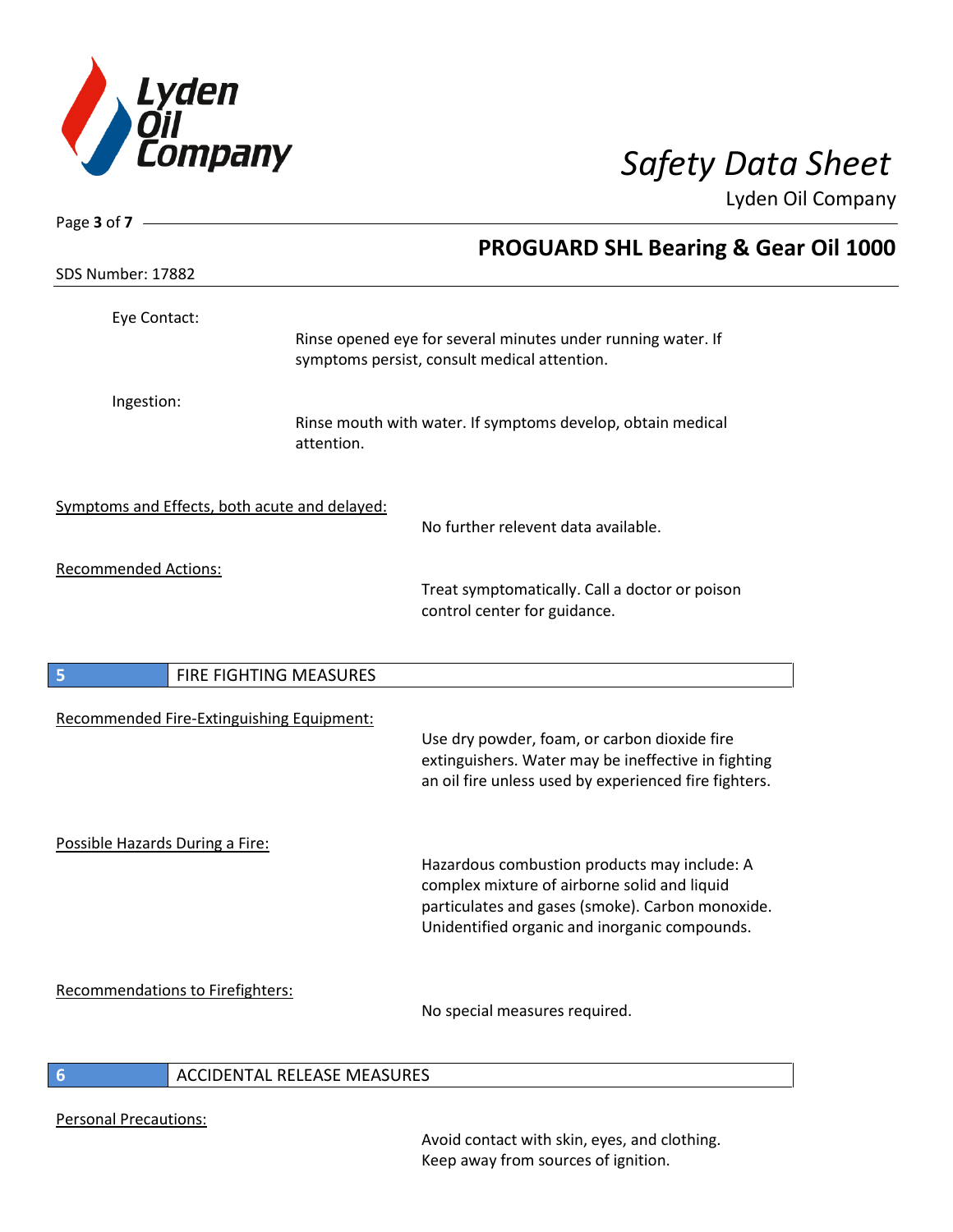

| Page 4 of 7 -                |                                         |                                                                                  |
|------------------------------|-----------------------------------------|----------------------------------------------------------------------------------|
|                              |                                         | <b>PROGUARD SHL Bearing &amp; Gear Oil 1000</b>                                  |
| SDS Number: 17882            |                                         |                                                                                  |
|                              |                                         |                                                                                  |
| <b>Emergency Procedures:</b> |                                         |                                                                                  |
|                              |                                         | Contain spilled material, collect in suitable and<br>properly labled containers. |
|                              |                                         |                                                                                  |
|                              | <b>Environmental Precautions:</b>       |                                                                                  |
|                              |                                         | Do not allow to reach sewage system or any water                                 |
|                              |                                         | course.                                                                          |
|                              |                                         | Do not allow to enter ground waters.                                             |
| Cleanup Procedures:          |                                         |                                                                                  |
|                              |                                         | Pick up excess with inert absorbant material.                                    |
|                              |                                         |                                                                                  |
|                              | <b>HANDLING AND STORAGE</b>             |                                                                                  |
|                              |                                         |                                                                                  |
| <b>Handling Precautions:</b> |                                         | Handle with care and avoid spillage on the floor.                                |
|                              |                                         | Do not cut, weld, drill, grind, braze, or solder                                 |
|                              |                                         | container.                                                                       |
|                              |                                         |                                                                                  |
| <b>Storage Requirements:</b> |                                         | Keep container tightly sealed.                                                   |
|                              |                                         | Keep away from sources of ignition.                                              |
|                              |                                         |                                                                                  |
| 8                            | EXPOSURE CONTROLS / PERSONAL PROTECTION |                                                                                  |
|                              |                                         |                                                                                  |
| <b>Exposure Limits:</b>      |                                         |                                                                                  |
|                              | No data available.                      |                                                                                  |
| <b>Engineering Controls:</b> |                                         |                                                                                  |
|                              |                                         | All ventilation should be designed in accordance                                 |
|                              |                                         | with OSHA standard (29 CFR 1910.94).                                             |
|                              | Personal Protective Equipment:          |                                                                                  |
|                              |                                         | Wash hands before breaks and at the end of work.                                 |

Use safety glasses and gloves.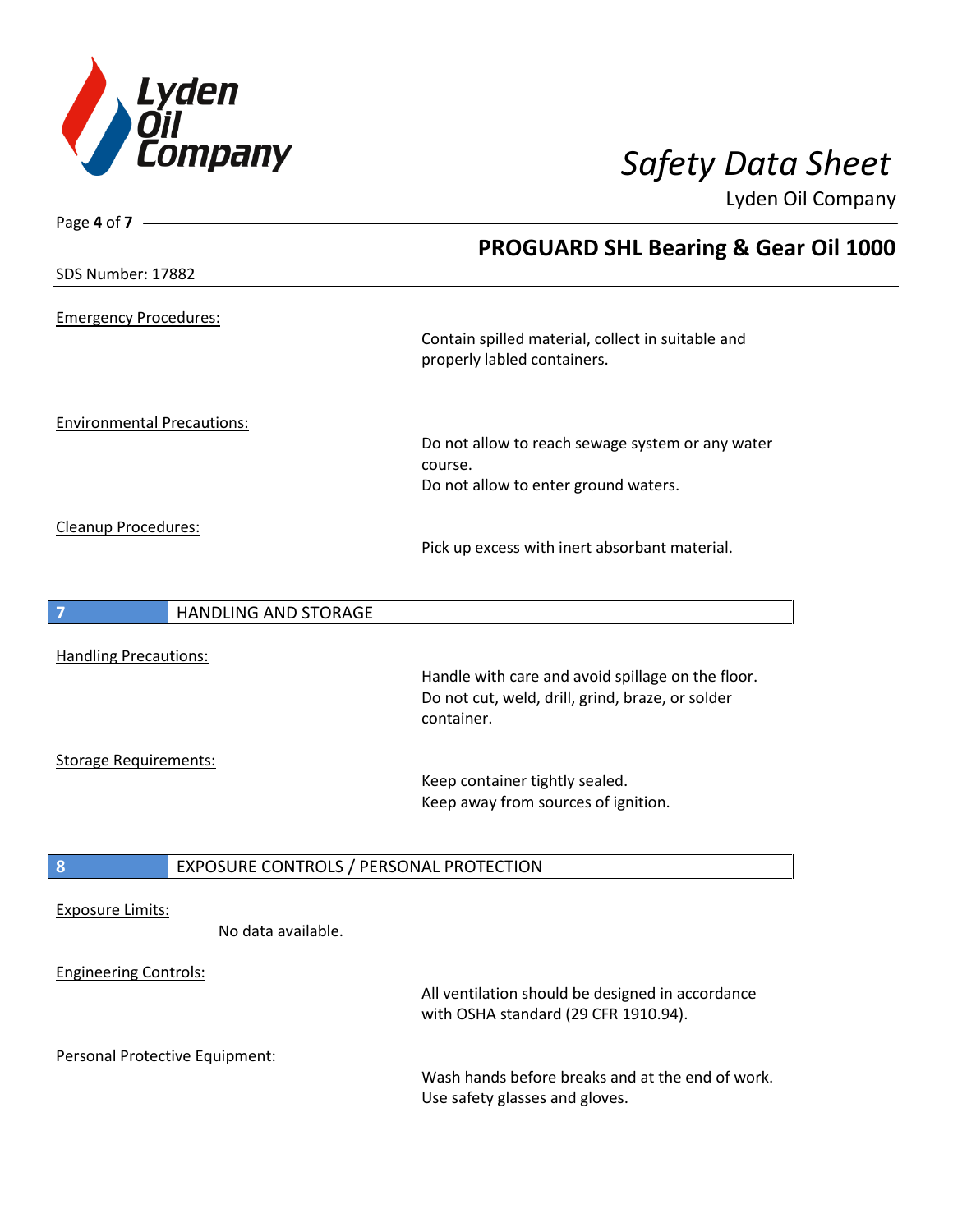

Page **5** of **7**

# **PROGUARD SHL Bearing & Gear Oil 1000**

### SDS Number: 17882

## **9** PHYSICAL AND CHEMICAL PROPERTIES

| Color:                        | Orange/yellow                                 |
|-------------------------------|-----------------------------------------------|
| <b>Physical State:</b>        | Liquid                                        |
| Odor:                         | Data not available                            |
| Odor Threshold:               | Data not available                            |
| pH:                           | Data not available                            |
| <b>Melting Point:</b>         | Data not available                            |
| <b>Boiling Point:</b>         | Data not available                            |
| <b>Boiling Range:</b>         | Data not available                            |
| Flash Point:                  | 245° C / 473° F (COC Method)                  |
| <b>Evaporation Rate:</b>      | Data not available                            |
| Flammability:                 | Data not available                            |
| Flammability Limits:          | Data not available                            |
| Vapor Pressure:               | Data not available                            |
| Vapor Density:                | Data not available                            |
| <b>Relative Density:</b>      | Data not available                            |
| Solubilities:                 | Insoluble in water                            |
| <b>Partition Coefficient:</b> | Data not available                            |
| Auto-Ignition Temperature:    | Data not available                            |
| Decomposition Temperature:    | Data not available                            |
| Viscosity:                    | 1000 mm <sup>2</sup> /sec (kinematic at 40°C) |

| 10 | STABILITY AND REACTIVITY |
|----|--------------------------|
|    |                          |

| Stability:                  | Stable under normal conditions.                                  |
|-----------------------------|------------------------------------------------------------------|
| Reactivity:                 | Not reactive under normal conditions.                            |
| Conditions to Avoid:        | Extreme temperature, sparks, open flame, and<br>direct sunlight. |
| <b>Hazardous Reactions:</b> | No known hazardous reactions.                                    |
| Incompatible Materials:     | No further relevant information available.                       |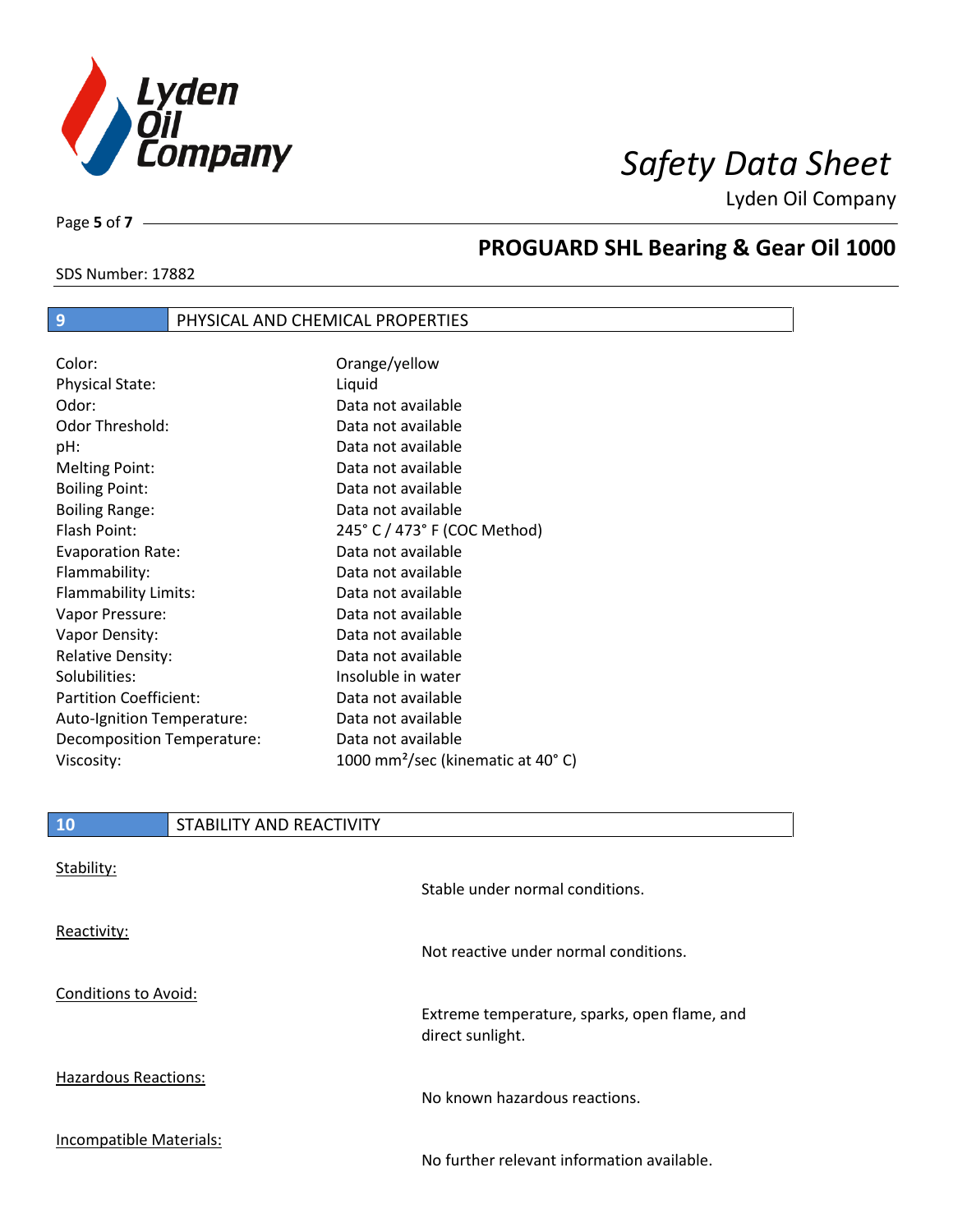

| Page 6 of $7 -$                |                                     |                                                                                                                           |  |
|--------------------------------|-------------------------------------|---------------------------------------------------------------------------------------------------------------------------|--|
| SDS Number: 17882              |                                     | <b>PROGUARD SHL Bearing &amp; Gear Oil 1000</b>                                                                           |  |
|                                |                                     |                                                                                                                           |  |
| <b>Decomposition Products:</b> |                                     | Hazardous decomposition products are not                                                                                  |  |
|                                |                                     | expected to form.                                                                                                         |  |
| 11                             | <b>TOXICOLOGICAL INFORMATION</b>    |                                                                                                                           |  |
|                                |                                     |                                                                                                                           |  |
| Routes of Exposure:            |                                     | Skin and eye contact are the primary routes of<br>exposure although exposure may occur following<br>accidental ingestion. |  |
|                                |                                     |                                                                                                                           |  |
| <b>Exposure Effects:</b>       |                                     |                                                                                                                           |  |
|                                |                                     | Repeated skin contact may cause dermatitis or an<br>oil acne.                                                             |  |
| <b>Measures of Toxicity:</b>   |                                     |                                                                                                                           |  |
|                                |                                     | No test data available.                                                                                                   |  |
|                                | Carcinogenic/Mutagenic Precautions: |                                                                                                                           |  |
|                                |                                     | Non-carcinogenic and not expected to be<br>mutagentic.                                                                    |  |
| 12                             | <b>ECOLOGICAL INFORMATION</b>       |                                                                                                                           |  |
|                                |                                     |                                                                                                                           |  |
| <b>Ecological Precautions:</b> |                                     | Avoid exposing to the environment.                                                                                        |  |
| <b>Ecological Effects:</b>     |                                     | No specific environmental or aquatic data available.                                                                      |  |
|                                |                                     |                                                                                                                           |  |
| 13                             | DISPOSAL CONSIDERATIONS             |                                                                                                                           |  |
|                                |                                     |                                                                                                                           |  |
| Disposal Methods:              |                                     | Dispose of waste material in accordance with all<br>local, state, and federal requirements.                               |  |
| Disposal Containers:           |                                     |                                                                                                                           |  |
|                                |                                     | Use properly approved container for disposal.                                                                             |  |